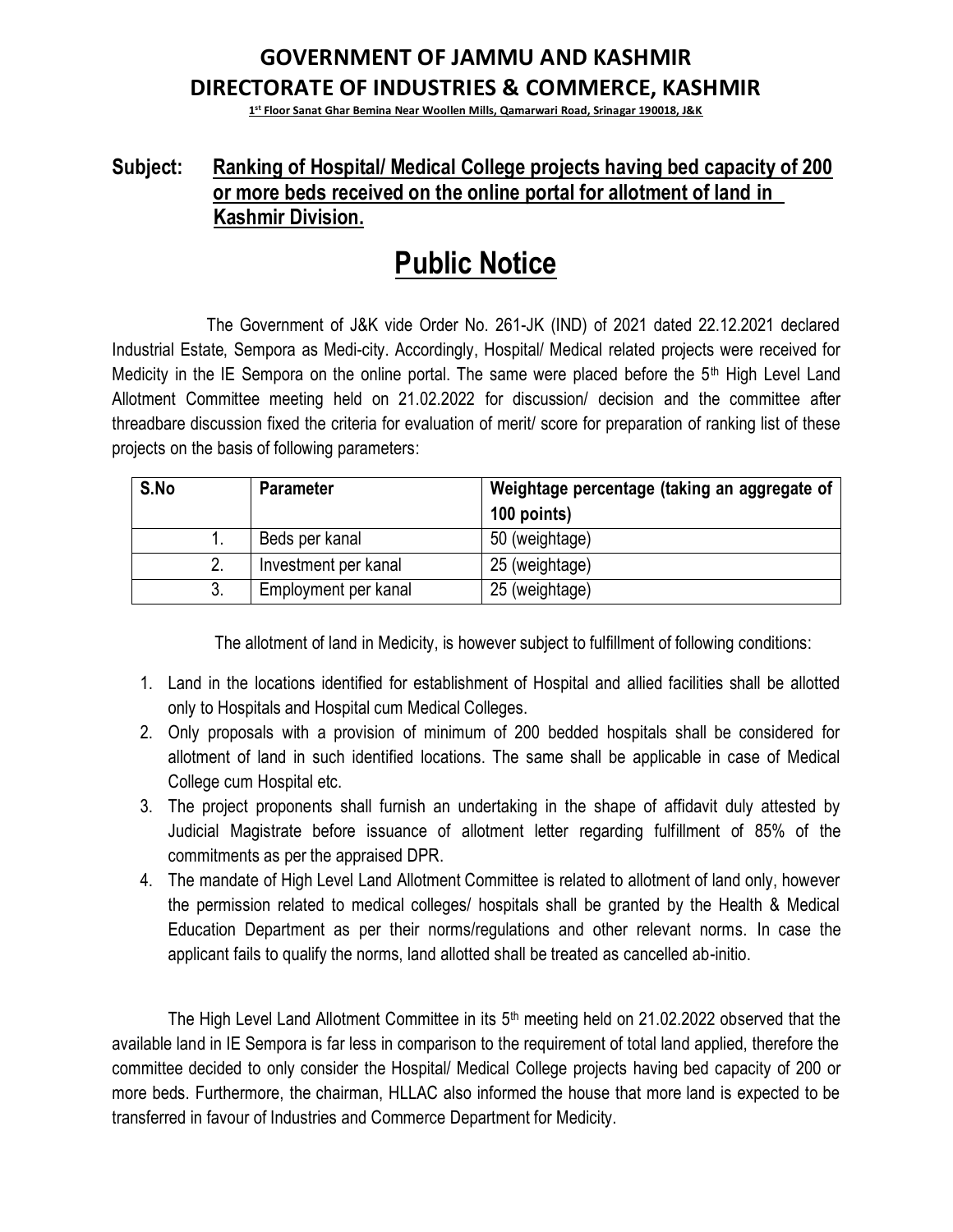In the meantime, vide Government Order No. 56-JK(Rev) of 2022 dated 17.03.2022, 750 Kanals of land at Rakh Gund Aksha (Bemina) in District Srinagar has been transferred in favour of Industries and Commerce Department for setting up of Medicity and the department is in the process of taking it over from the concerned department.

In compliance to the directions received from  $5<sup>th</sup>$  HLLAC meeting, ranking list was prepared in respect of Hospital/ Medical College projects having bed capacity of 200 or more beds received on the portal till 24.03.2022 and appraised thereafter and the same was placed before the 7<sup>th</sup> HLLAC held on 30.03.2022 for discussion/ decision. The committee after threadbare discussion decided to seek preferences/ choices from these applicants in view of the transfer of new land patch of 750 kanals for Medicity at Bemina and consider these projects strictly as per the merit cum choice mechanism approved by the HLLAC.

In this context, it is for the information of general public and applicants that the ranking of Hospital and Medical College projects having bed capacity of 200 or more beds received on the online portal for allotment of land is now available on the official web sites of Directorate of Industries and Commerce, Kashmir [\(www.industrieskashmir.nic\)](http://www.industrieskashmir.nic/) and on other online portals of I&C and J&K SICOP/ J&K SIDCO and is annexed as Annexure-A to this notice. Pertinent to mention that two applicants namely DVS World Wide Service Private Limited (Project Manas) and Peaks the Medicity have applied twice on the online portal with two applications each having different tracking id, however, both applicants have withdrawn one of their applications.

In the backdrop of herein above, the applicants figuring in the ranking list are advised to go through the ranking list and check their project profile/ merit score and bring any variance/ discrepancy to the notice of General Manager, DIC, Srinagar, besides furnish their choices/ preferences to the General Manager, DIC, Srinagar within a period of 03 days failing which no claim/ choice shall be entertained after expiry of the said period.

> **Sd/- Director** Industries and Commerce Kashmir

**No. DI&C/Dev/532-7/2022/6037 Dated 31.03.2022**